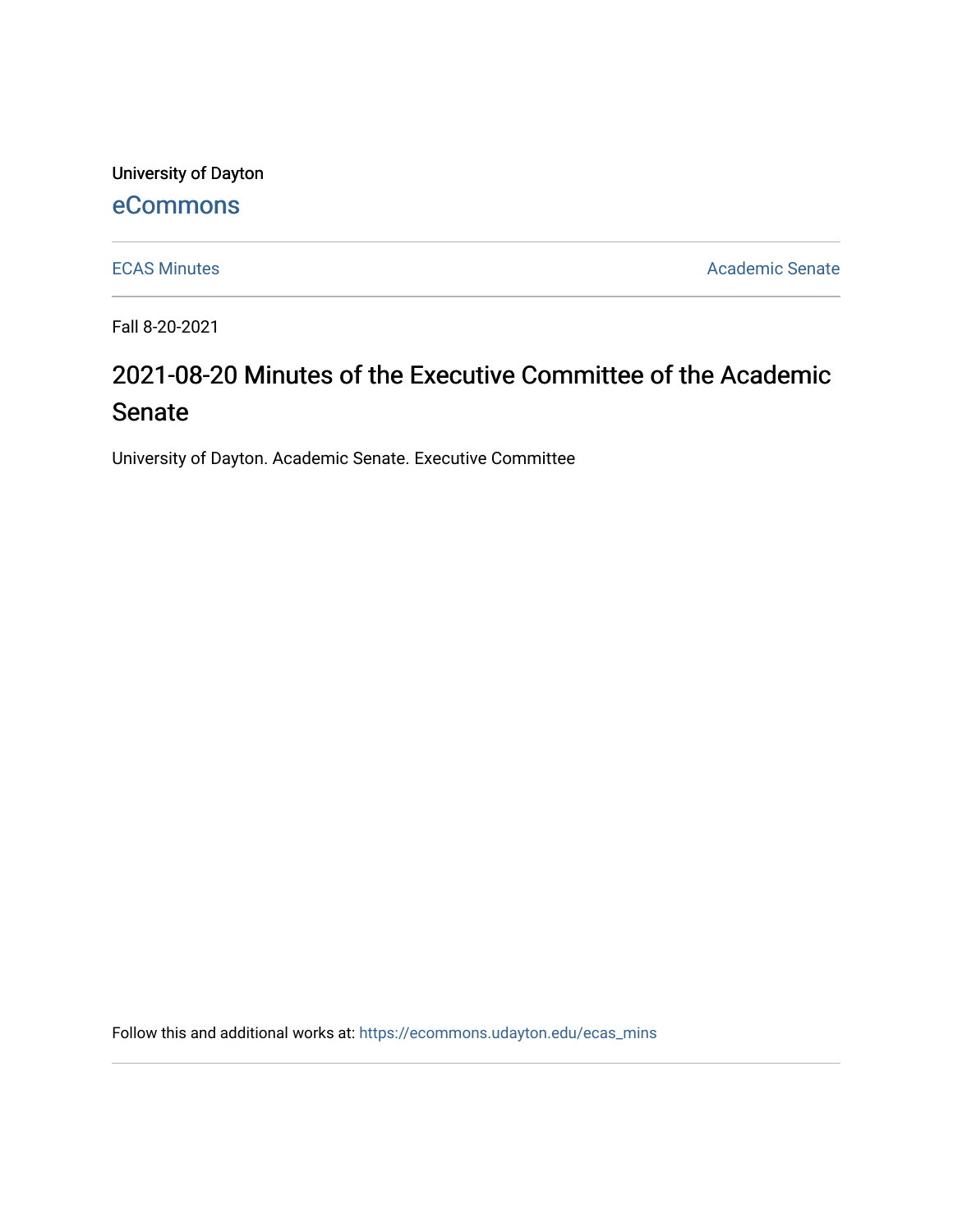#### **Minutes** Executive Committee of the Academic Senate 20 August 2021 10:00-11:30 am, KU 331

Present: Sam Dorf (President), Carissa Krane (Vice President), Lee Dixon (Secretary), Joanna Abdallah, Carlos Bernal, Paul Benson, Jim Farrelly (Faculty Board non-voting guest), Philip Appiah-Kubi, Jennifer Dalton (FT NTT non-voting guest), Kathy Webb, Sarah Webber, Maureen Anderson

Excused: Jada Brown

Absent:

Guests:

Announcements:

- Welcome to ECAS and Introductions
- Next ECAS meeting Friday, August 27, 2021, 9:00-10:30am
- Next ELC Meeting, Monday, August 23, 10:30am-12:00pm: Meeting will primarily focus on budget-related issues
- Faculty Meeting, Friday, September 17, 3:30pm via Zoom.
- Next Academic Senate Meeting, Friday September 24, 2021 (via Zoom)
- Senate Replacements (ELEVEN! [See here\)](https://docs.google.com/document/d/1dnxvLot9GVb1nuhrDLO5BN6MvcACGscO/edit?usp=sharing&ouid=114374222774523335638&rtpof=true&sd=true)
- Summer (2021) Meetings Report: President's Council, Provost's Council, University Inclusive Excellence Council (UIEC), University Policy Coordination Committee (UPCC)

Business items:

#### Old Business

- Minutes from April 29, 2021: Approved unanimously with no revisions
- Vote on Charge to APC regardiong [Wellbeing Education Certificate](https://drive.google.com/file/d/124t06x4LnVVWqW98gxfTZ6mvZpZn1oKP/view?usp=sharing) (submitted 1 April 2021). See attached [draft charge to APC.](https://docs.google.com/document/d/1MGVZJwfJLM5GpYcaLNFarRWftC195h8o31BugiUwb5Q/edit?usp=sharing) Approved charge with small revision.
- Vote on ECAS representative to Human Resources Advisory Council (HRAC): ECAS Rep for 2021-22. See **HRAC Charter** for purpose of the council.: ECAS agreed that Sarah would be appropriate to represent us on the committee.

#### New Business

- ECAS Special Election (replacing SEHS Sen. Connie Bowman for one semester): Sam proposed creating an all-Senate vote to replace Connie with a member of a Senator from SEHS, in accordance with Senate Policy. ECAS agreed to this proposal.
- ECAS Nomination for CAP-C (Cheryl Edelmann, nominated by SBA Dean, to replace John Fulkerson for One Year): Unanimously approved
- Scheduling Full Faculty Votes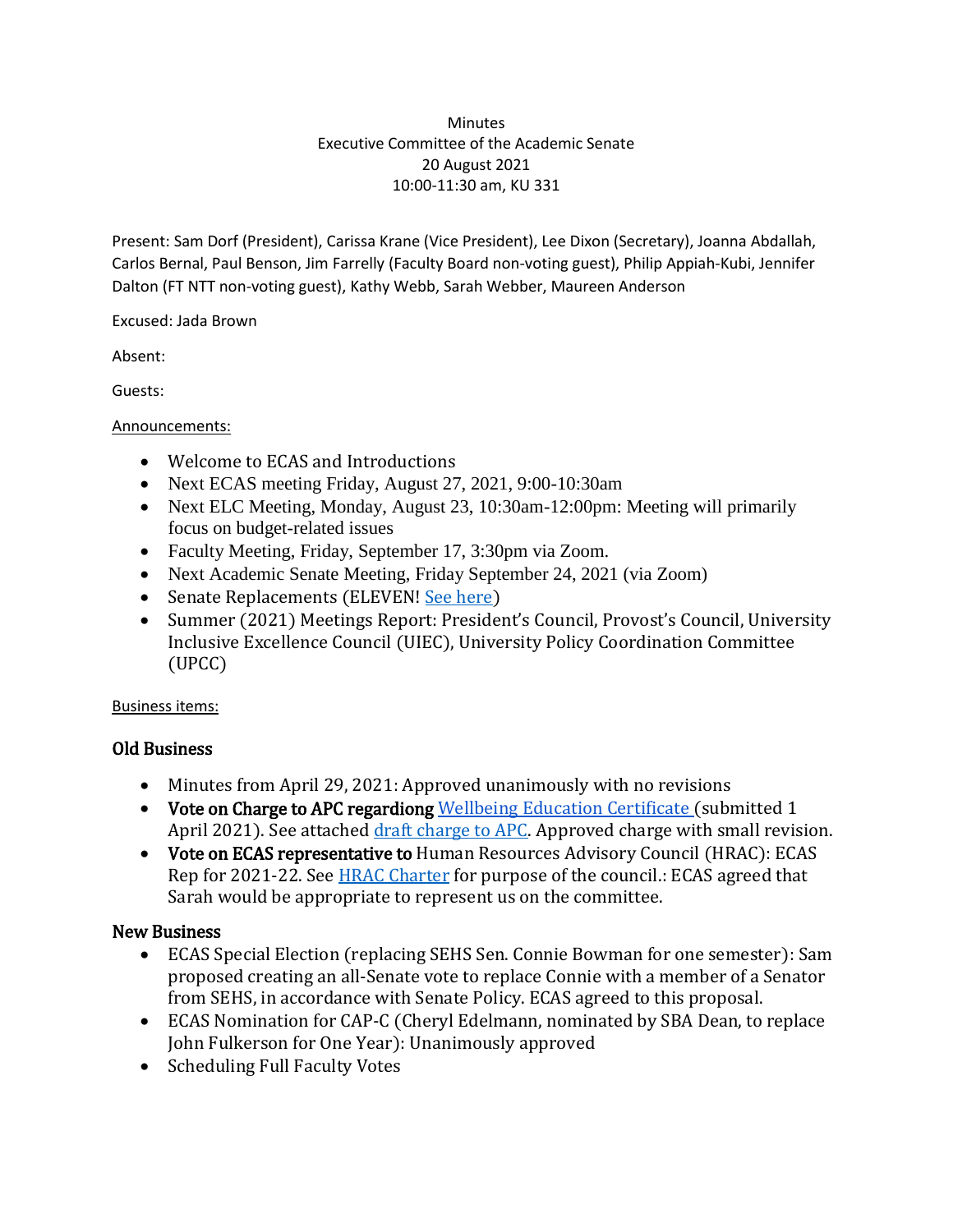- o Votes discussed: Constitutional Amendment (composition of Senate adding one Lecturer to Senate and adding a Lecturer as a voting member to ECAS); UPTP (University Promotion and Tenure Policy)
- o Discussed the need for faculty forums prior to voting, communicating information to faculty via email as well as in Units' meetings, either virtually or in person; discussed appropriate window of time for votes and importance of representation, especially considering the change in the composition of the faculty body over time; proposal was made to prepare materials to present to faculty on Sep. 10; discussed how to combine and/or separate the two votes; discussed making chairs aware of votes and how to communicate to their faculty; discussed opening votes for one week and then extending for another if necessary; discussed needing to find out how the elections committee would conduct the election and what their bylaws are, if they exist; decided FAC will pull together information regarding UPTP and Sam will pull together material for constitutional amendment; will first pull together info we have and hear from elections committee; will discuss this at next ECAS meeting, before deciding on a voting timeline
- DISCUSSION: Senate priorities in AY 21-22.: Discussed students' ability to access academic resources while quarantining or ill and how Senate should engage this issue; discussed looking at Maternity Leave Policy after it is reviewed by Gender Equity Fellows

### Future Issues/Items

- Anti-Racism Action Plan
- Review [Maternity Leave Policy](https://ecommons.udayton.edu/cgi/viewcontent.cgi?article=1038&context=senate_docs) draft charge to FAC
- Revisions to [Senate Constitution/Code of Regulations](https://drive.google.com/file/d/1FE4HIp5nKgfgFEpzkthtUeF-u_54WgeA/view?usp=sharing) (2014/2017)
- SET and Bias/Bias in Classroom (SAPC)
- CAP 5yr Review (APC)
- Clinical Faculty Review (DOC 2017-01) should be reviewed every three years. (FAC)
- Academic Calendar Priorities Review (2018-2019 holdover)
- Post-COVID Return to Work
- Shared Governance Issues
- Badges/Micro-Credentials.
- Adding request for information of IT resources within CIM system (APC).

| <b>Task</b> | <b>Assigned to</b> | Consultation<br>Expectation | <b>Work Due</b> | Update |
|-------------|--------------------|-----------------------------|-----------------|--------|
|             |                    |                             |                 |        |